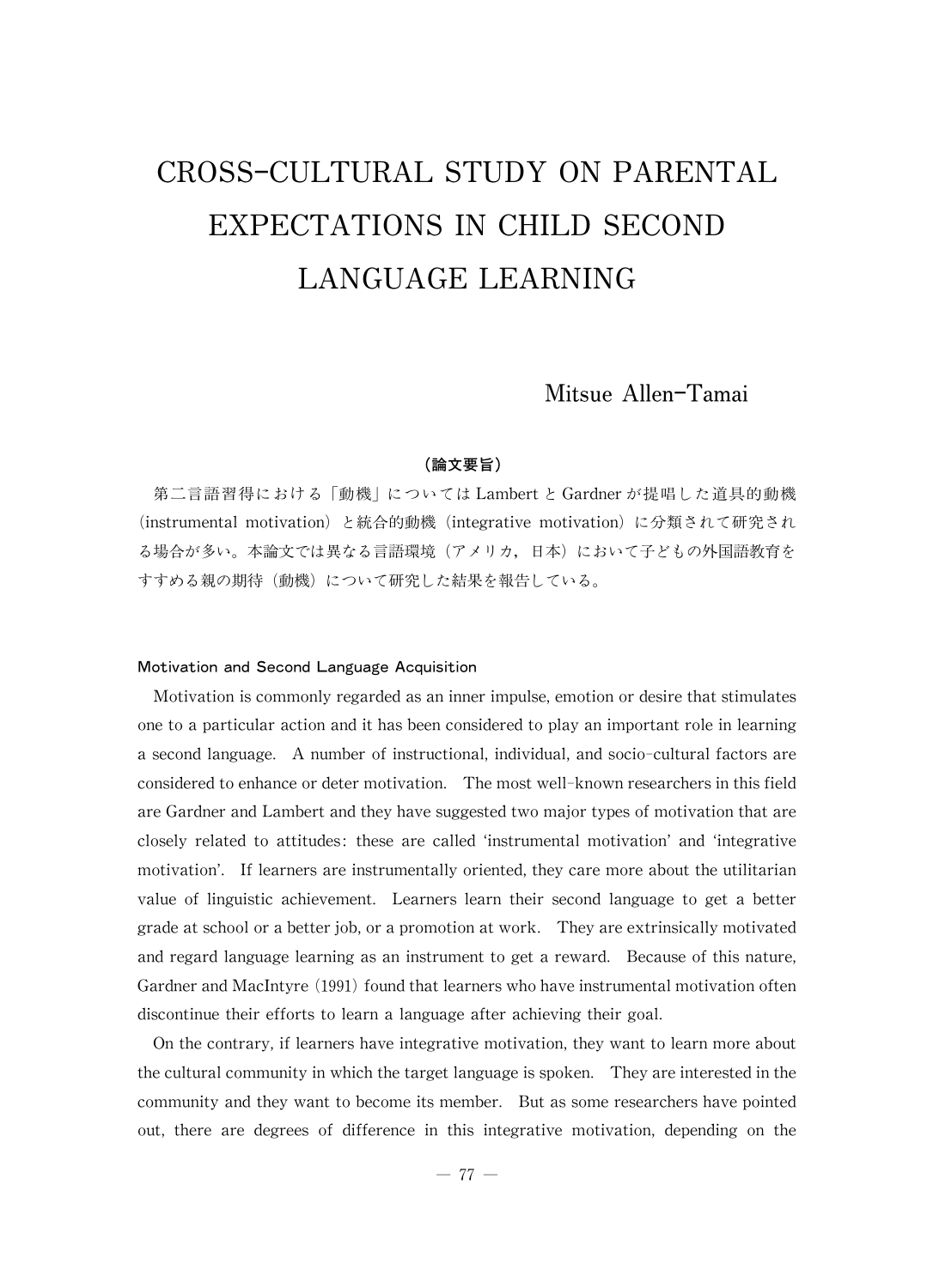linguistic environment in which each learn is (Konishi, 1994).

It can be assumed that learners in Montreal who want to integrate in a French speaking community have much more intensified integrative motivation than those Japanese learners who want to be like an English speaking person. McDonough (1986) has suggested that there are two versions of integrative motivation: one is called 'assimilative' and the other is ʻaffiliative'. The former is a strong motivation in which learners want to assimilate themselves to a target language community and become a full member of the community, while learners with affiliative motivation simply want to have social contact with a speaker of the target language community.

Several researchers, including Gardner and Lambert, have examined the relationship between attained proficiency and learners'motivation and attitude in various foreign language contexts. They have reported confounding results in terms of the superiority of motivation type; for example, while Canadians in Montreal tend to be successful learners if they have more integrative motivation, Filipinos with high instrumental motivation are better language learners. It seems that strength of motivation, regardless of its type, decides the success of language learning.

Among those studies done by Gardner and Lambert (1972), one study has suggested a parental influence on children's language learning. Studying children learning French in Louisiana, where French language and traditions were still alive, the researchers found that parental encouragement was a major factor relating to proficiency. Their studies also suggest other factors that influence children's learning, such as their identification with the French teacher, their realization of the usefulness of knowing French, and their sensitivity to other people's feelings.

Then, why do parents send their children to a language school? What do they expect? What is their motivation? These are important factors that influence a child's attitude and motivation in participating in foreign language learning programs.  $7 \nu \nu \pm \text{#}$  (1993) designed a questionnaire to examine what parents expected from her language institution. The questionnaire was given to 32 children aged four to twelve and to their mothers and she found that parents had more integrative motivation than instrumental ones.

In this paper, the author will examine parental motivation for their children's foreign language learning in five different contexts. As discussed previously, linguistic and sociocultural environments are very important and they are able to influence type and density of motivation. The research intent was to focus on understanding the two types of motivation; integrative and instrumental motivation.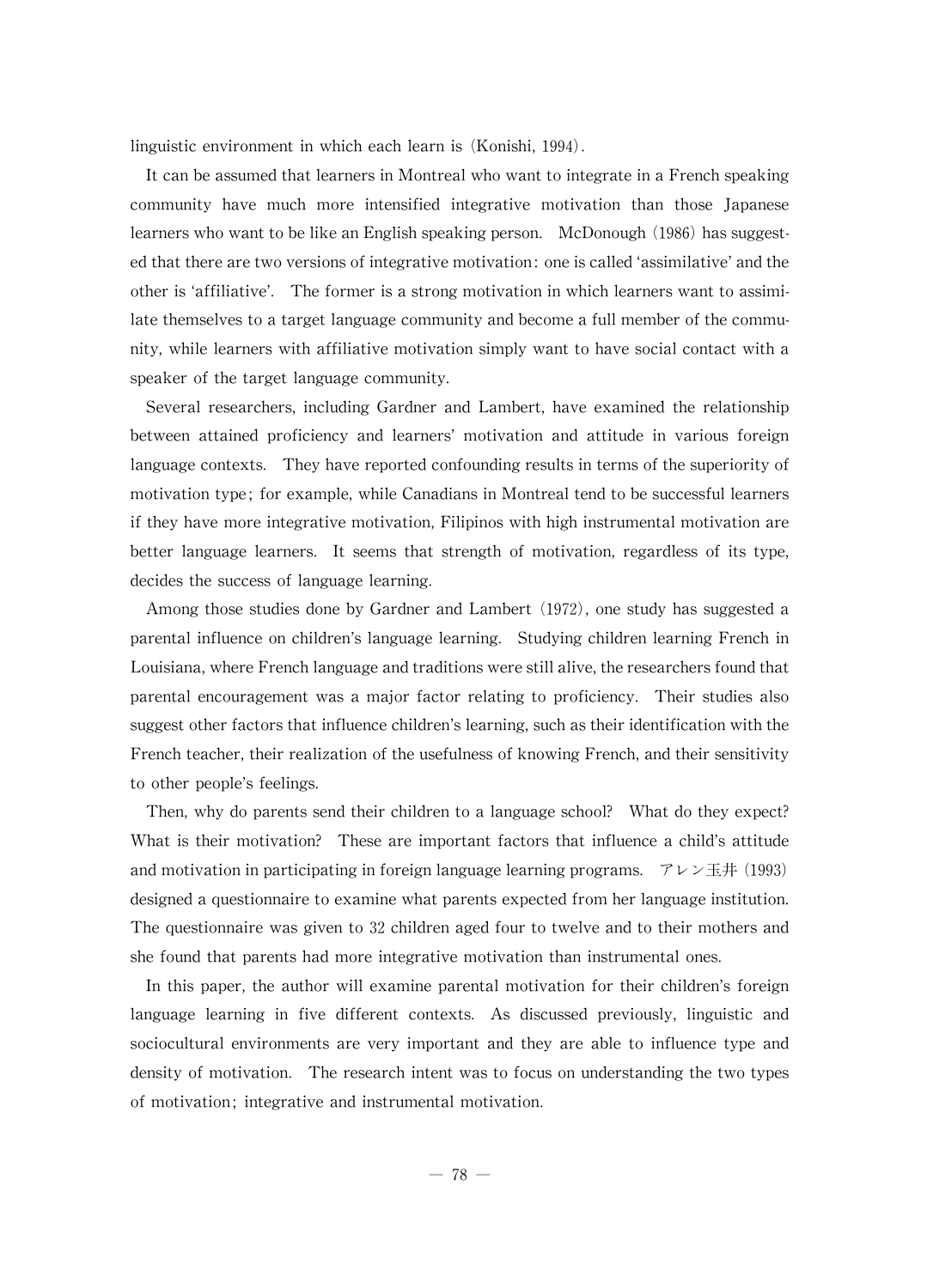#### Methods

#### 1. Participants

There were 241 parents who participated in this research. They all sent their children to the foreign language education facilities described below. The researcher analyzed the replies only from those parents who could not speak the target language that their child was learning.

(1) Site 1(a French bilingual school in the U.S.A.)

Beginning with classes for three-year-olds and going through the sixth grade, this private school offers children an integration of French and American educational models. The children in the five-year-olds' class begin the bilingual experience with instruction in both French and English. There were 17 children in the five-year-olds'class, and one native speaker of French.

(2) Site 2(a Spanish bilingual class in the U.S.A.)

This bilingual program is a joint project of the Bilingual Education and Desegregation Offices. It is designed to bring Spanish and English speaking children together from kindergarten to grade six. There were 20 five-year-old children in one class, and half of them were Latino children.

(3) Site 3(a Saturday Japanese language School in the U.S.A.)

American-Japanese children are learning Japanese as their second language for various reasons. The children, aged from six to seventeen, attend Japanese language classes every Saturday for eight hours.

(4) Site 4(a Japanese kindergarten with English instruction in Japan)

The children in this kindergarten start taking a 15-minute English lesson once a week from age four. This private kindergarten is located in the center of Tokyo and it started English education more than 30 years ago.

(5) Group 5(an English language education school in Japan)

Children in this organization take a one-hour lesson once a week after their regular school. English is taught by Japanese bilingual teachers in a small-sized class.

# 2. Questionnaire

Participants were asked to judge how important each question item was and to assign a number from 1 to 8 according to its importance, with 1 as the most important. The following were the question items;

We want our child to learn English now, so that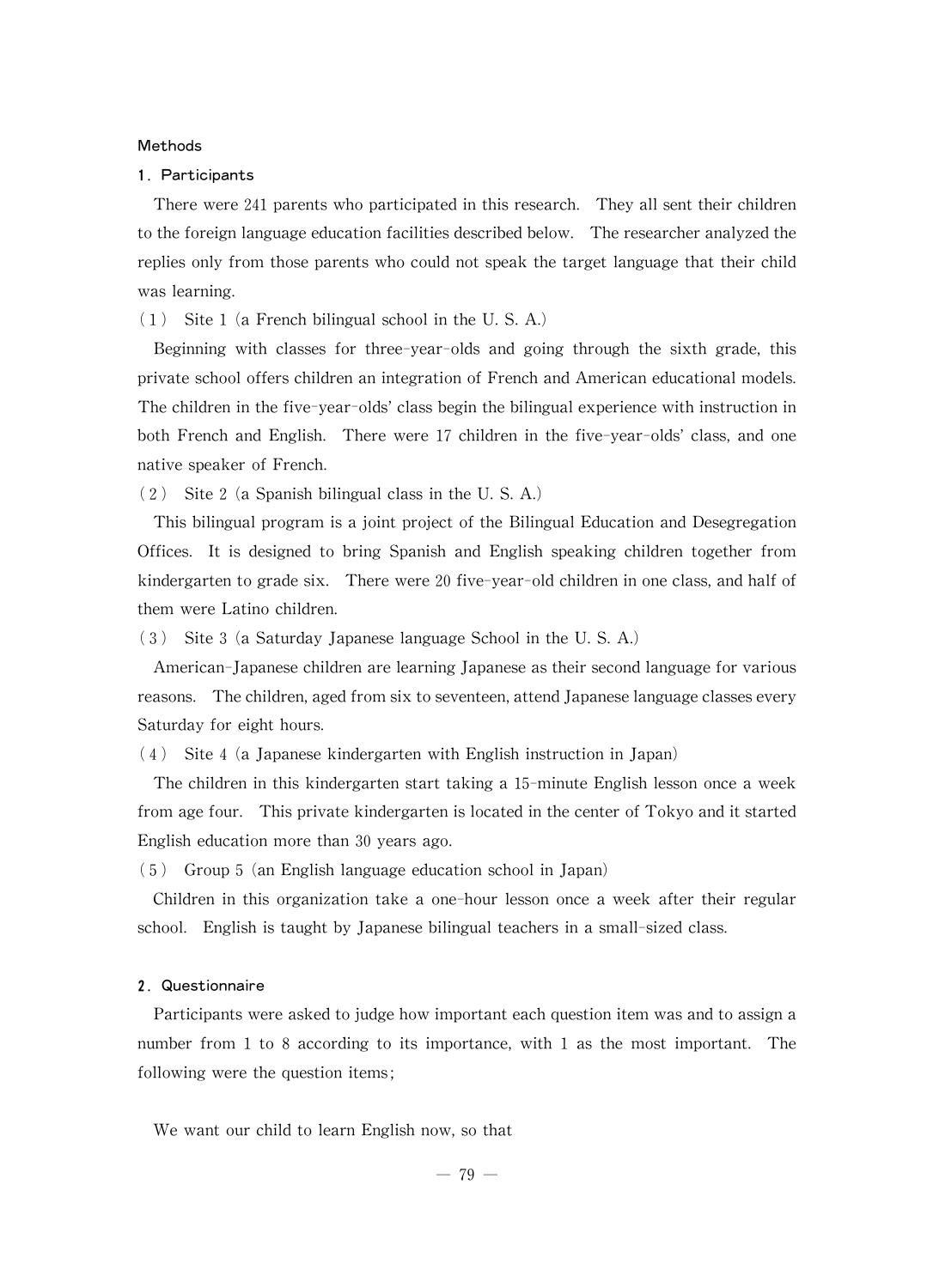- (1) S/he can prepare for English classes in junior or senior schools.
- (2) S/he can take enough time to learn English effectively by starting early.
- $(3)$  S/he can acquire English as an international language, which enables him to understand and make friends with all the children in the world.
- $(4)$  S/he can realize the importance of English as an international language which can be used in his future.
- (5) S/he can acquire multi-perspectives through learning foreign languages and their cultures.
- $(6)$  S/he can realize that there are similar patterns for ideas and behaviors in all people in spite of the language differences.
- (7) S/he can facilitate his cognitive development in an educational environment which is different from so-called cram schools.
- (8) S/he is given a chance to make a good friend in an English class. (the name of each target language replaces English where appropriate)

#### Results

The questionnaires were analyzed to examine the types of motivation and are reported here respectively.

### 1. Integrative Motivation

The estimated mean and standard deviation  $(SD)$  for each of the five types of second language learning contexts is given Table 1.

| Site      | $(n=14)$ | $(n=29)$ | 3<br>$(n=20)$ | Δ<br>$(n=95)$ | :5<br>$(n=31)$ |  |
|-----------|----------|----------|---------------|---------------|----------------|--|
| Mean      | 23.64    | 20.21    | 18.40         | 25.20         | 22.13          |  |
| <b>SD</b> | 5.71     | 8.46     | 5.09          | 4.8           | 6.55           |  |

Table 1. Mean and Standard Deviation of Integrative Motivation by Site

As this Table shows, some distributions show more variance than others; the variance of Site 2 (Spanish bilingual school) is the largest among the five sites (SD=8.46), meaning that there is the greatest variation in the parental expectation with regard to integrative motivation, while the variance of Site 4 (Japanese kindergarten) is the smallest  $(SD=4$ . 80). This small variance may be explained by the nationalityof the participants in Site 4, since Japanese are believed to be more homogeneous than Americans. However, the variance of Site 5 is not particularly small, indicating that as far as integrative motivation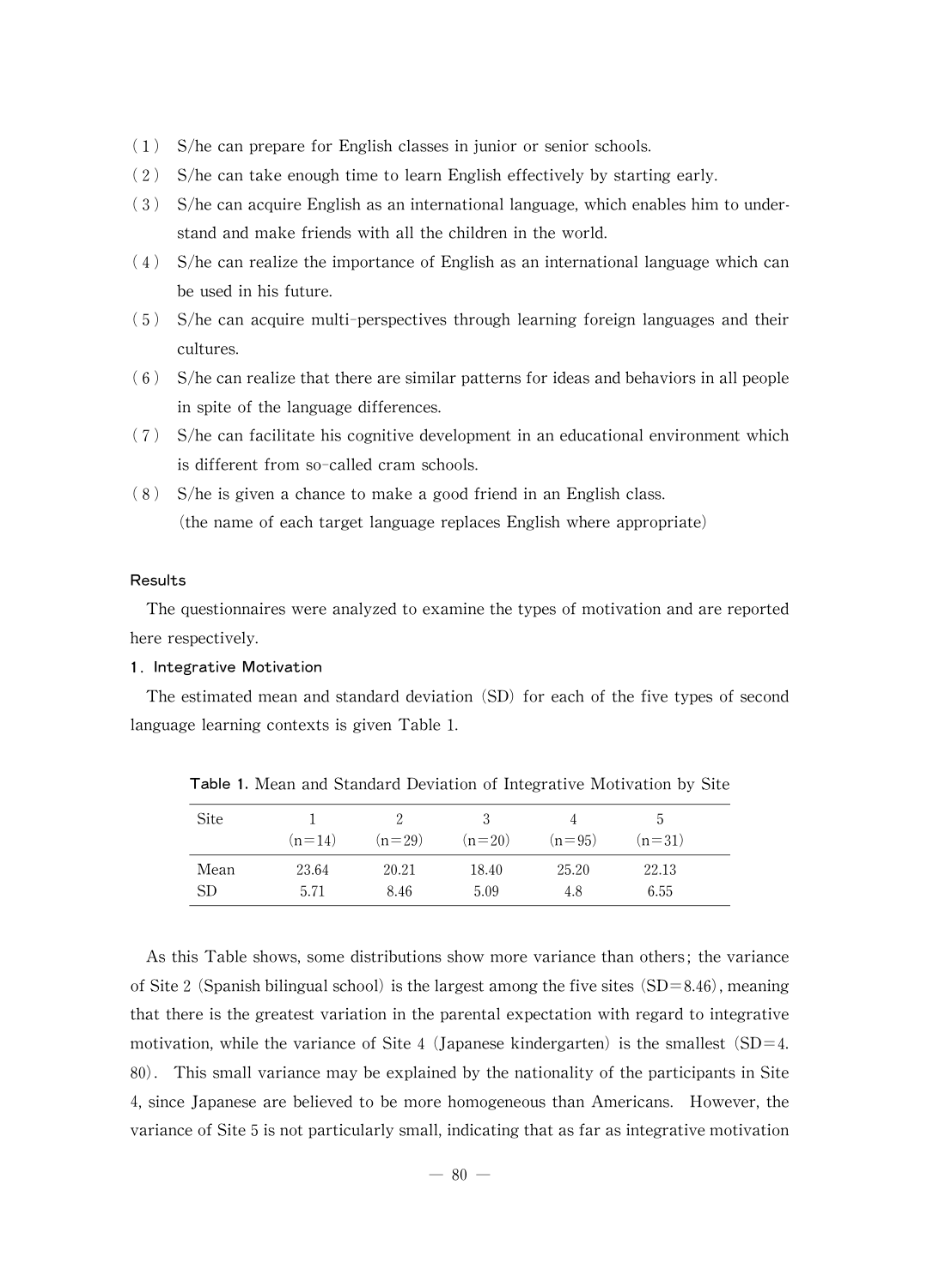is concerned, the Japanese parents who are placing their children in the university affiliated language program have relatively diverse expectations, whereas the Japanese parents who are sending their children to the kindergarten with English program show relatively small variation in their expectations.

#### 2. Instrumental Motivation

Table 2 shows the estimated mean and standard deviation for each site.

| <b>Site</b>     |          |          | 3        | 4        | b.       |  |
|-----------------|----------|----------|----------|----------|----------|--|
|                 | $(n=14)$ | $(n=29)$ | $(n=20)$ | $(n=95)$ | $(n=31)$ |  |
| Mean            | 18.71    | 17.41    | 18.45    | 20.40    | 21.23    |  |
| SD <sub>-</sub> | 4.68     | 6.21     | 6.00     | 2.40     | 3.18     |  |

Table 2.Mean and Standard Deviation of Instrumental Motivation by Site

The variance of Site 2 is the largest among the five  $(SD=6.21)$ , while that of Site 4 is the smallest. The variance of Site 5 was the second smallest. Thus, unlike integrative motivation, parental expectations are relatively homogeneous in both Site 4 and 5, as far as instrumental motivation is concerned.

A one-way analysis of variance (ANOVA, hereafter) was used to examine whether integrative motivation differed among the parents in those five sites. The null hypothesis for this analysis is that all means of the integrative motivation for the five types of parental groups are equal, in the population. The ANOVA summary table presented below shows that there are statistically significant differences in integrative motivation among those five groups.

| Source of    |     |         |        |      |       |
|--------------|-----|---------|--------|------|-------|
| Variation    | DF  | SS      | МS     | F    | Р     |
| <b>MODEL</b> |     | 1136.83 | 284.21 | 8 21 | .0001 |
| <b>ERROR</b> | 184 | 6371.46 | 34.63  |      |       |
| <b>TOTAL</b> | 188 | 7508.29 |        |      |       |

Table 3.ANOVA Summary for Integrative Motivation

As seen in the table above, the results of the ANOVA indicate that there is a significant effect,  $(F(4,184)=8.21, p=.0001)$  of integrative motivation on the parental expectation. The Bonferroni multiple comparison strategywas used to examine where the difference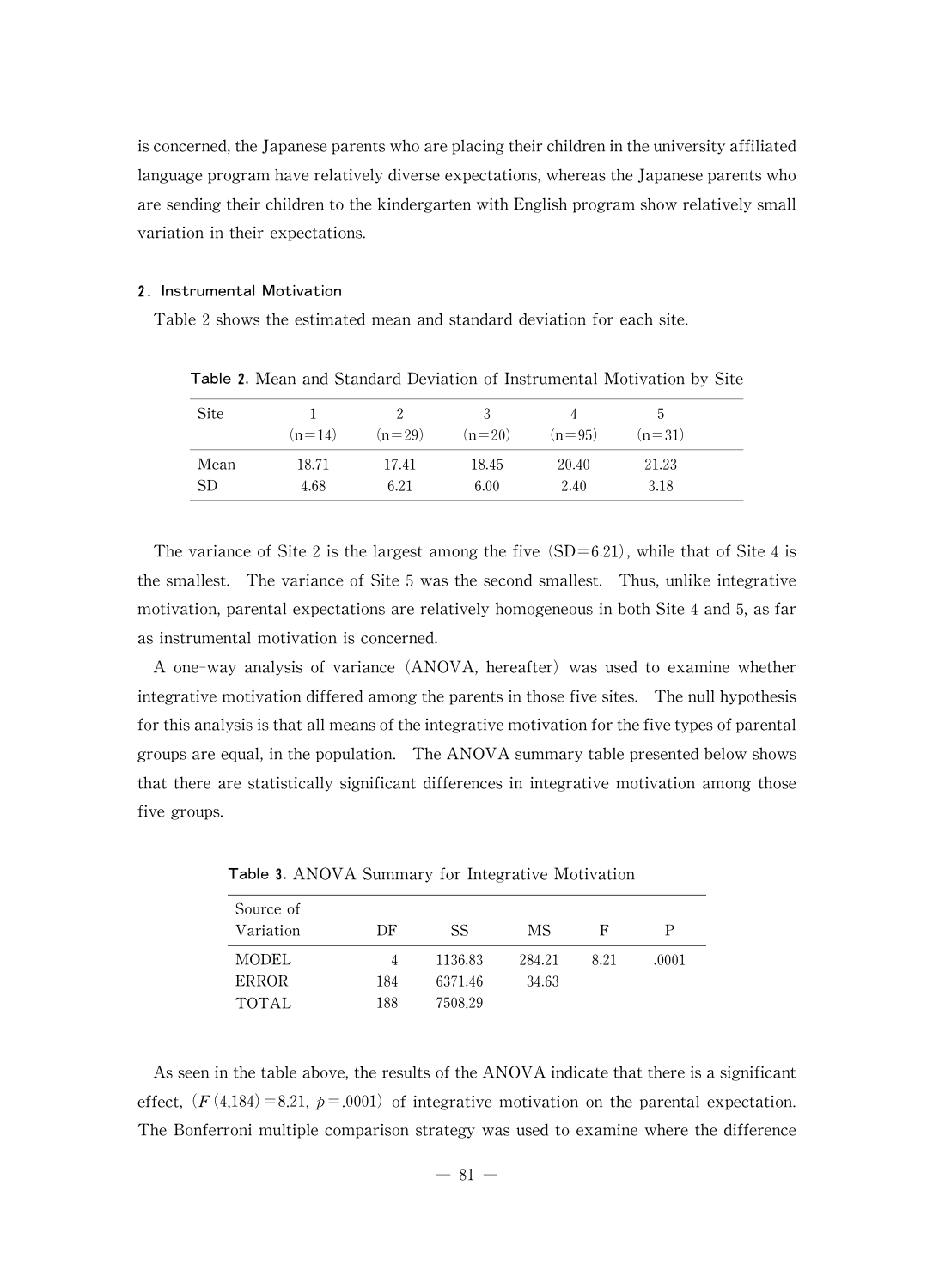exists and the parents in Site  $4$  (Japanese kindergarten with English program) were found to behave significantly different from those in both Site  $2$  (Spanish program) and Site  $3$ (Japanese Saturday School). However, these results were based on a family of tests; the overall alpha level for the family is  $.05/5$  (=.01) and thus the error rate is slightly conservative.

Likewise, another ANOVA was conducted to examine whether instrumental motivation differed among the parents in those five sites. TheANOVA summarytable is presented below and the results of the ANOVA indicate that there is a significant effect,  $(F(4,184))$ 5.01,  $p = .0007$ . This means that there are statistically significant differences in instrumental motivation among the five parental groups.

| Source of    |     |         |       |      |       |
|--------------|-----|---------|-------|------|-------|
| Variation    | DF  | SS      | MS    | F    | Р     |
| <b>MODEL</b> |     | 314.75  | 78.69 | 5.01 | .0007 |
| <b>ERROR</b> | 184 | 2891.06 | 15.71 |      |       |
| <b>TOTAL</b> | 188 | 3205.81 |       |      |       |

Table 4.ANOVA Summary for Instrumental Motivation

The Bonferroni test was again conducted to find where the differences were and the parents in Site 2 (Spanish program) were found to behave significantly different from those in both Site 4 (Japanese kindergarten with English program) and 5 (university affiliated English conversation facility). However, these results were again based on a family of tests, thus, they should be interpreted with some caution.

#### **Discussion**

The research results indicate that the parents in each group expressed quite different motivations in having their children participate in second language programs. Most of the parents evaluated the items for integrative motivation more highly than those for instrumental motivation, except those in Site 3 (Japanese Saturday School).

Looking at the differences between the estimated means of integrative and instrumental motivations, we can see that the parents in Site 1 (French bilingual school) and those in Site 4 (Japanese kindergarten) evaluated items for integrative motivation much more highly than those for instrumental motivation.

In comparing the two bilingual programs, we can see that the parents in the Spanish program (Site 2) did not evaluate integrative motivation as highly as those in the French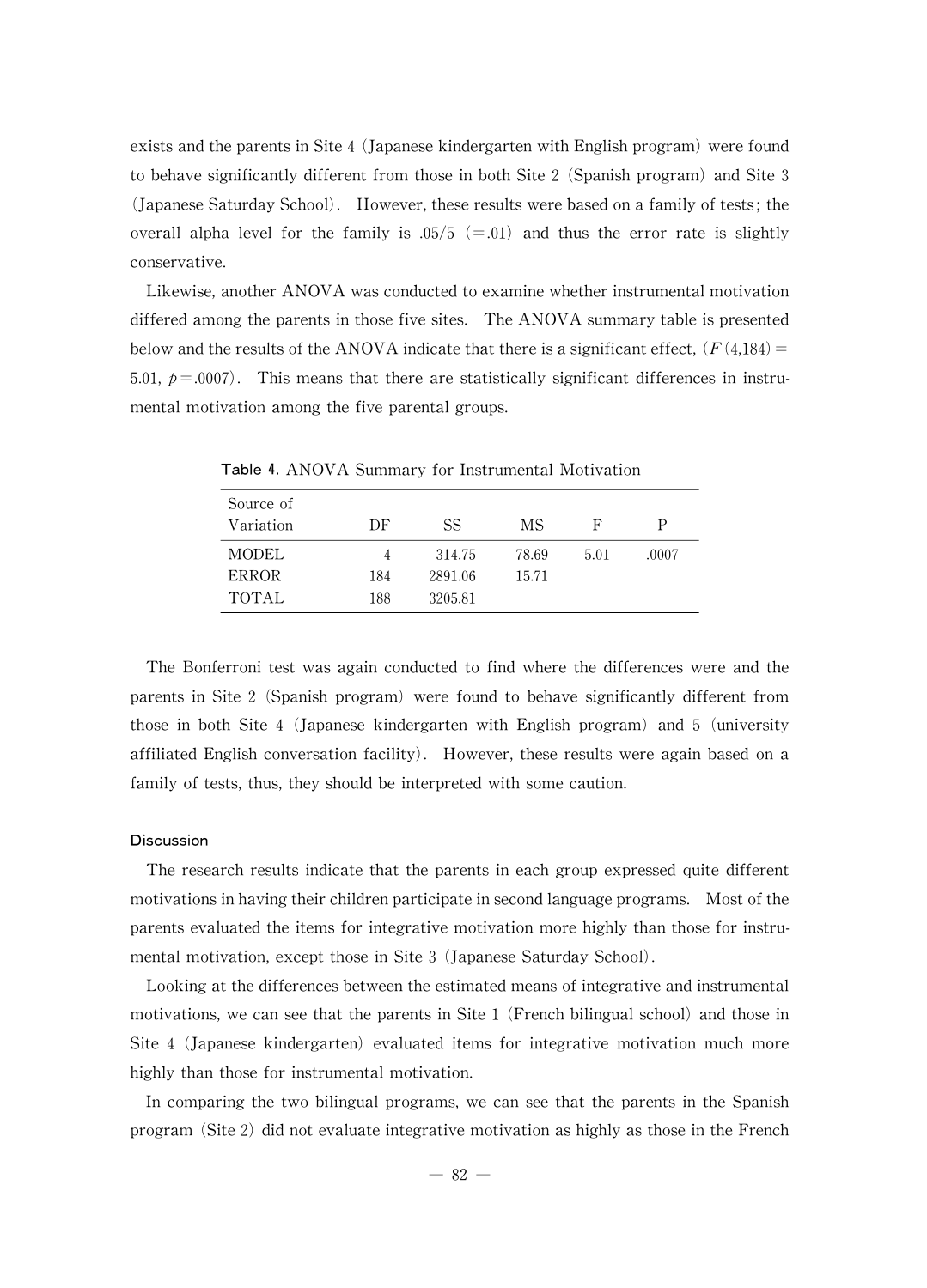program (Site 1). The difference in motivation evaluation in the Spanish program was only 2.8. There were significant parental educational background differences between these two groups. It appears that in general,higher parental socio-economic status was associated with higher parental integrative motivation. Further research is necessary to clarify this suggested relationship.

Comparing two Japanese groups, those parents in Site  $4$  (a kindergarten) and in Site  $5$ (a university-affiliated language school), the parents in the latter site did not evaluate integrative motivation as highly as the other. Unlike the case above, there is not a significant difference in educational backgrounds of those parents in Site 4 and Site 5. In this case, age of their children is the major factor to cause the differences in their expectation. The parents in Site 4have not yet come to expect utilitarian effects from their children's language learning, while those in Site 5 are likely to believe that their children should be successful in English in order to get good school grades and to obtain good careers.

There were two limitations on this study that should be noted. First, two question items were deleted from the Japanese questionnaire because they were not appropriate for them. One of them asks about the parents' interest in maintaining racial identity, and the other asks about the necessity to communicate with the native speakers of the target language. Although these are sometimes very important factor for parents in the United States to start language education for their children, the questions have little relevance to the parents living in the more homogeneous society like Japan.

Another limitation is that no attempt was made to experimentally control the educational backgrounds or socio-economic status of the participants in this study. However, this experimental limitation served to demonstrate the natural variations of homogeneity of each group. Educational backgrounds of Japanese parents showed little variation, while American counterparts showed a great difference. This factor may be noted as being related to particular practical problems faced by bilingual teachers in the United States.

Furthermore, it would be very interesting to conduct further research to examine the relation between parents'motivation and their child's attained proficiency.

### Conclusion

The social status of each language in this study—Spanish, French, and Japanese in the United States and English in Japan—apparently influences parents' motivation. There are many factors involved in making foreign language learning successful. We need good